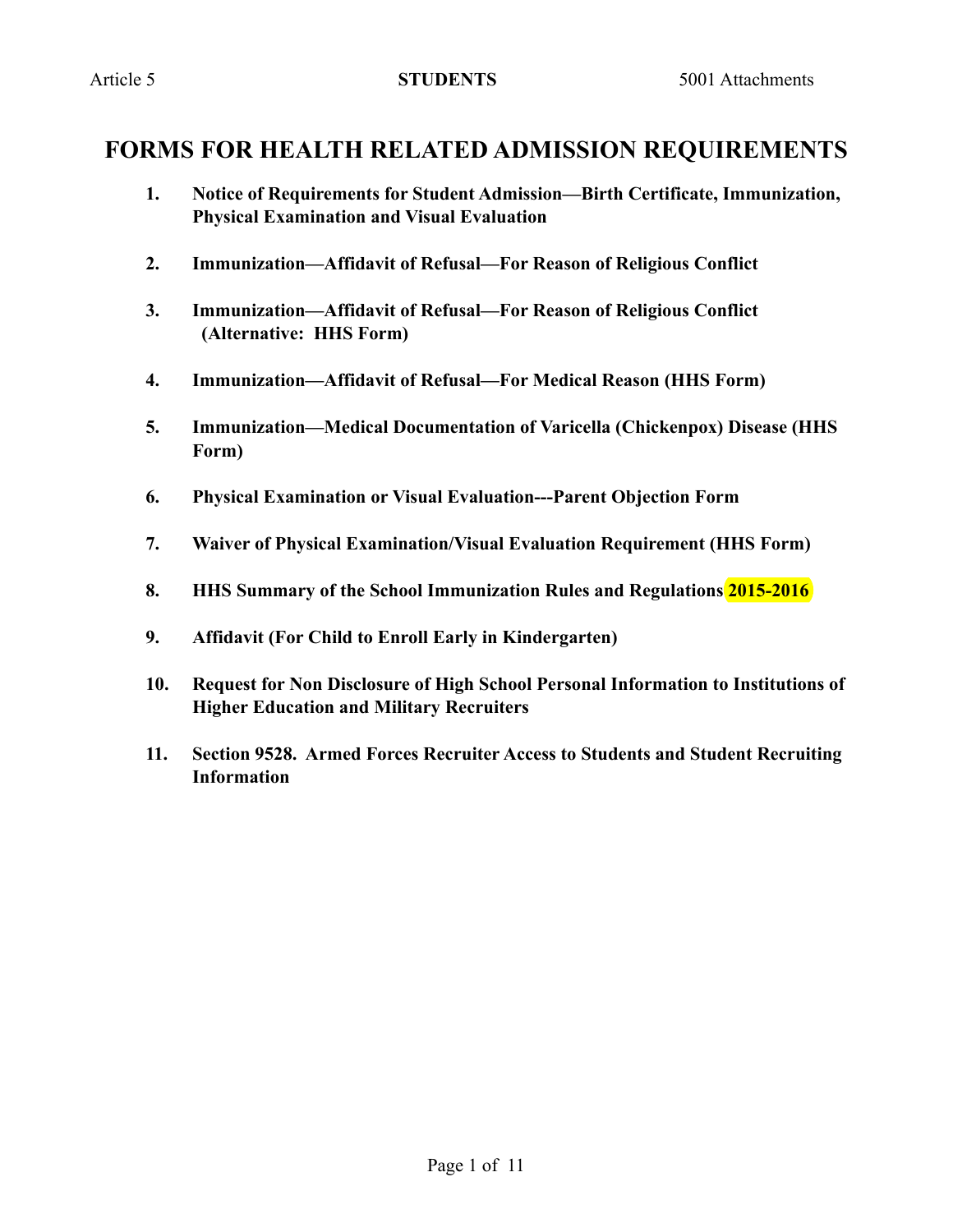## **NOTICE OF REQUIREMENTS FOR STUDENT ADMISSION— BIRTH CERTIFICATE, IMMUNIZATION, PHYSICAL EXAMINATION AND VISUAL EVALUTION**

Nebraska law requires that the parents or legal guardian furnish the following documents as a condition of admission to school:

- 1. A certified copy of the student's birth certificate issued by the state in which the child was born, prior to admission of a child for the first time. Other reliable proof of the child's identity and age, accompanied by an affidavit explaining the inability to produce a copy of the birth certificate, may be used in lieu of a birth certificate. An affidavit is defined as a notarized statement by an individual who can verify the reason a copy of the birth certificate cannot be produced. (Failure to provide the birth certificate does not result in non-enrollment or disenrollment, but does result in a referral to local law enforcement for investigation).
- 2. Evidence of a physical examination by a physician, physician assistant, or nurse practitioner, within six months prior to the entrance of the child into the beginner grade and the seventh grade or, in the case of a transfer from out of state, to any other grade, unless the parent or legal guardian submits a written statement objecting to a physical examination.
- 3. Evidence of a visual evaluation (for school year 2015-2016 and each school year thereafter) by a physician, a physician assistant, an advanced practice registered nurse, or an optometrist, within six months prior to the entrance of the child into the beginner grade and the seventh grade or, in the case of a transfer from out of state, to any other grade, unless the parent or legal guardian submits a written statement objecting to a visual evaluation. The visual evaluation is to consist of testing for amblyopia, strabismus, and internal and external eye health, with testing sufficient to determine visual acuity.
- 4. Evidence of protection against diphtheria, tetanus, pertussis, polio, measles, mumps, and rubella, Hepatitis B, Varicella (chicken pox) and Haemophilus Influenzae type b (Hib) and other diseases as required by applicable law, by immunization, prior to enrollment, unless the parent or legal guardian submits a written statement refusing immunization or meets other exceptions established by law (refer to Health and Human Services regulations, 173 NAC 3).
- 5. On and after July 1, 2010, every student entering the seventh grade shall have a booster immunization containing diphtheria and tetanus toxoids and an acellular pertussis vaccine which meets the standards approved by the United States Public Health Service for such biological products, as such standards existed on January 1, 2009.

Forms to submit objections are available from the school.

The following information is provided to assist a parent or guardian in receiving information regarding free or reduced-cost visual evaluations for low-income families who qualify: Information about free or reducedcost visual evaluations may be obtained from the Nebraska Foundation for Children's Vision (NFCV), nechildrensvision.org, 1633 Normandy Court, Suite A, Lincoln, NE 68512—Fax 402-476-6547—Phone 402-474-7716. To identify a participating SEE TO LEARN doctor nearest you, call 1-800-960-3937. For assistance from VISION USA call 1-800-766-4466. In addition, Lions Clubs throughout Nebraska are committed to assisting disadvantaged families by sponsoring eye exams and eyewear. NOA member doctors will provide eye exams at no cost if no other resources are available.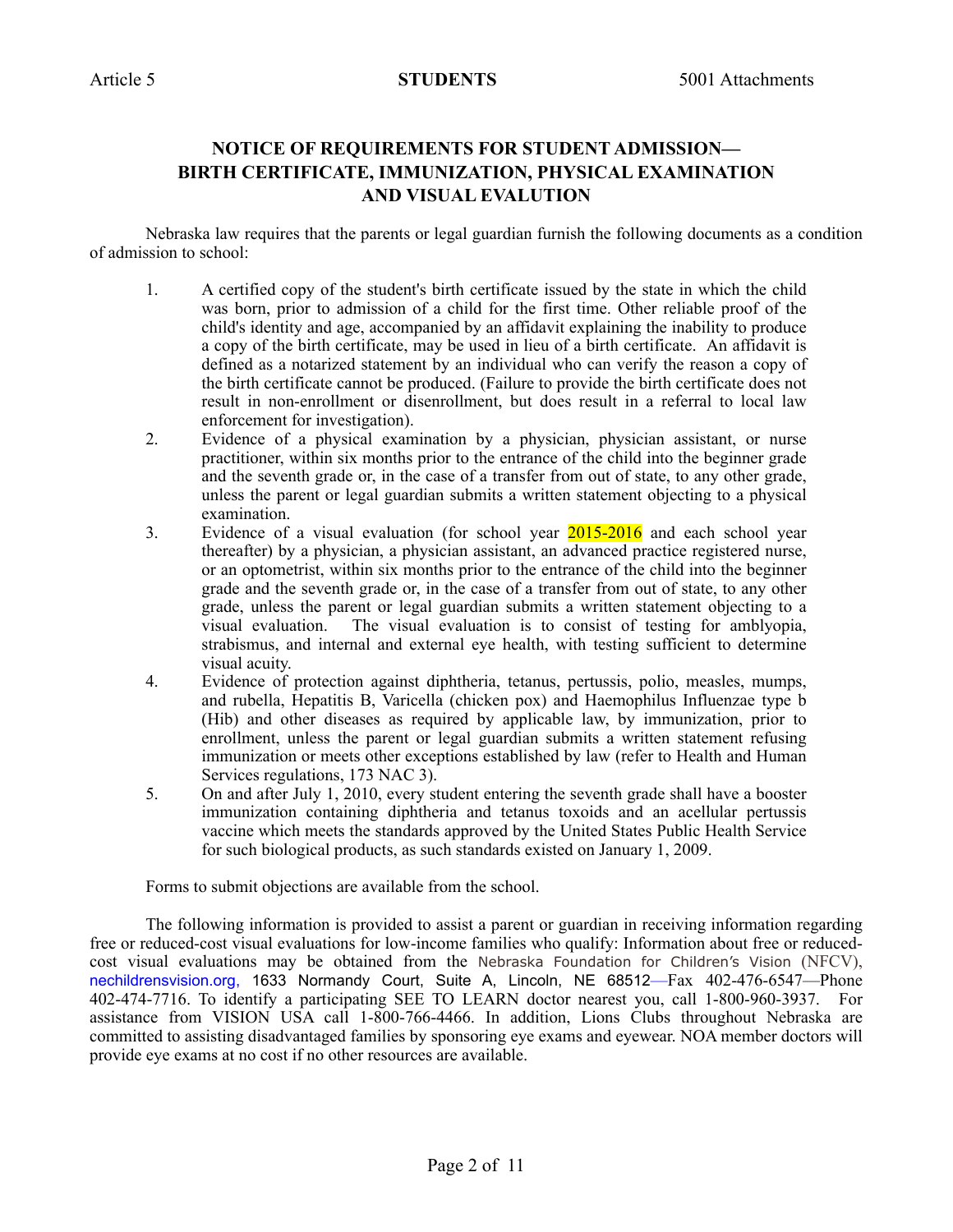## **AFFIDAVIT OF REFUSAL OF IMMUNIZATION-- FOR REASON OF RELIGIOUS CONFLICT** *(For School Admission)*

The undersigned, being first duly sworn, states upon oath as follows

 $\mathcal{L}_\text{max}$ 

This affidavit is submitted for the following child:

I state that I am submitting this affidavit in the position of (*initial* as appropriate):

Self, as I am the child and I am of the age of majority

\_\_\_\_ As a legally authorized representative of the child based on (insert description of legal authority; e.g., parent or legal guardian):

I understand that state law requires that the child be protected by immunization against certain contagious diseases prior to enrollment in school. I hereby swear and affirm that such immunization requirements (*initial* as applicable):

> \_\_\_\_ Conflict with the tenets and practice of a recognized religious denomination of which the child is an adherent or member; or

Conflict with the personal and sincerely followed religious beliefs of the child.

I will not hold [Name] Public Schools responsible for any injury or harm caused by or relating to such refusal to obtain immunization for the child.

**IN WITNESS WHEREOF**, this affidavit is signed and acknowledged this day of  $\frac{1}{20}$ , 20<sub>\_</sub>.

Affiant

**STATE OF NEBRASKA )**

 **) ss. COUNTY OF \_\_\_\_\_\_\_\_\_\_\_\_\_\_\_\_ )**

The foregoing instrument was acknowledged before me this day of  $\qquad \qquad$ ,  $20\_$  by  $\qquad \qquad$ 

Notary Public

*[Legal Reference: Neb. Rev. Stat. sections 79-217 and 79-221; HHS Regulation 173 NAC 3]*

 $\mathcal{L}_\text{max}$  and  $\mathcal{L}_\text{max}$  are the set of the set of the set of the set of the set of the set of the set of the set of the set of the set of the set of the set of the set of the set of the set of the set of the set o

 $\mathcal{L}_\text{max}$  and  $\mathcal{L}_\text{max}$  and  $\mathcal{L}_\text{max}$  and  $\mathcal{L}_\text{max}$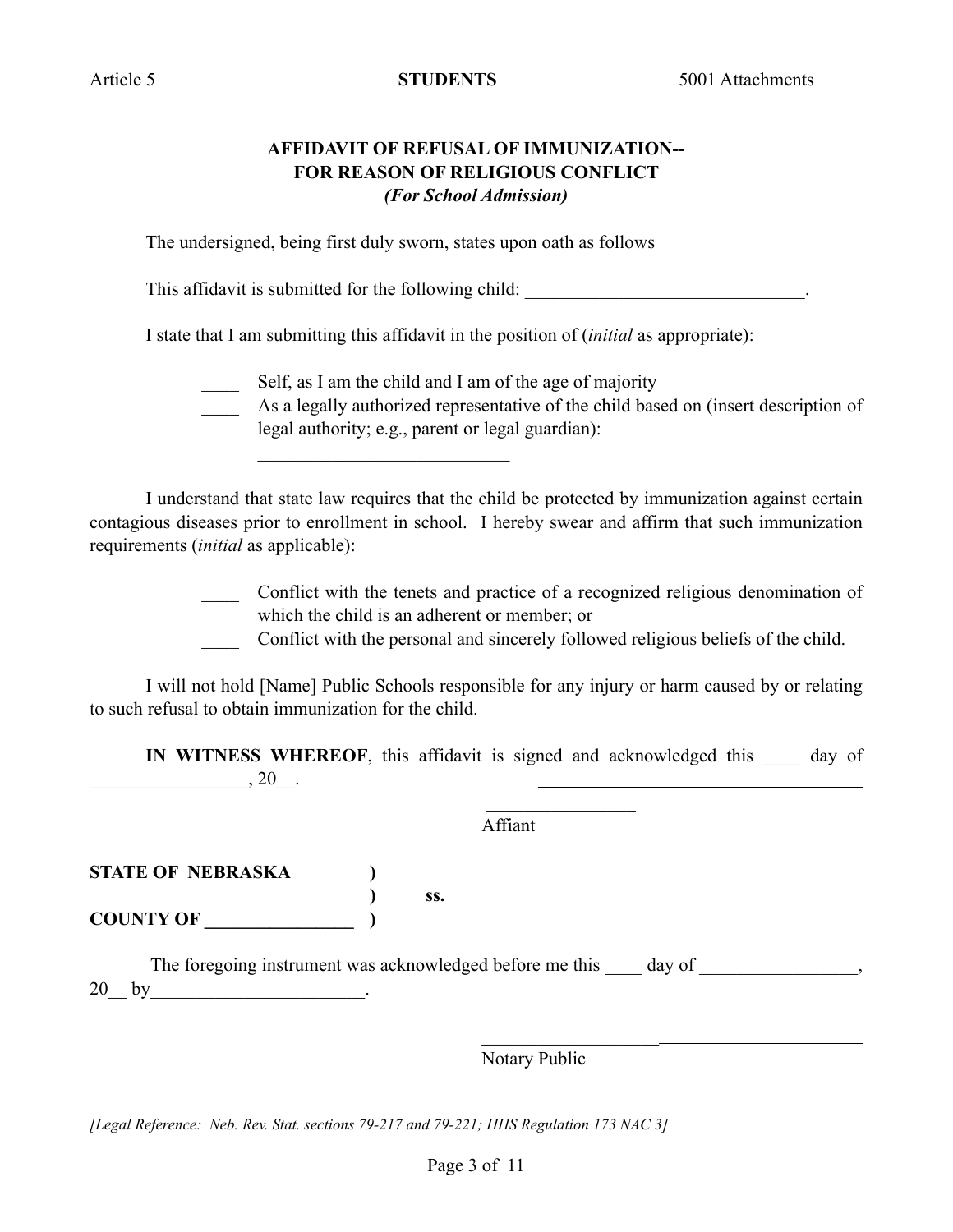ss.

## **AFFIDAVIT Refusal of Immunization of Student for Religious Reasons**

**\_\_\_\_\_\_\_\_\_\_\_\_\_\_\_\_\_\_\_\_\_\_\_\_\_\_\_\_\_\_\_\_\_\_\_\_\_\_\_\_\_\_\_\_\_\_\_\_\_\_\_\_\_\_\_\_\_\_\_\_\_\_\_\_\_\_\_\_\_\_\_\_\_\_**

State of Nebraska

County of

**This Affidavit is being submitted on behalf of** 

(Name of Student) (Birthdate of Student)

## **If the student is of the age of majority**:

I, the same contract of lawful age and being first duly sworn, (Name of Affiant/Student) depose and state as follows:

Immunization conflicts with the tenets and practice of a recognized religious denomination of which I am an adherent or member or immunization conflicts with my personal and sincerely followed religious beliefs.

## **If the student is a minor**:

(Name of Affiant)

I, the contract of the state of the state of the state of the state of the state of the state of the state of

, of lawful age and being first duly sworn, (Name of Student) depose, and state as follows:

> Immunization conflicts with the religious tenets and practice of a recognized religious denomination of which the student is an adherent or member or immunization conflicts with the student's personal and sincerely followed religious beliefs.

> > (Signature of Affiant)

**SUBSCRIBED AND SWORN** to before me this day of

Notary Public Printed from the Nebraska Health and Human Services System Web site. www.hhs.state.ne.us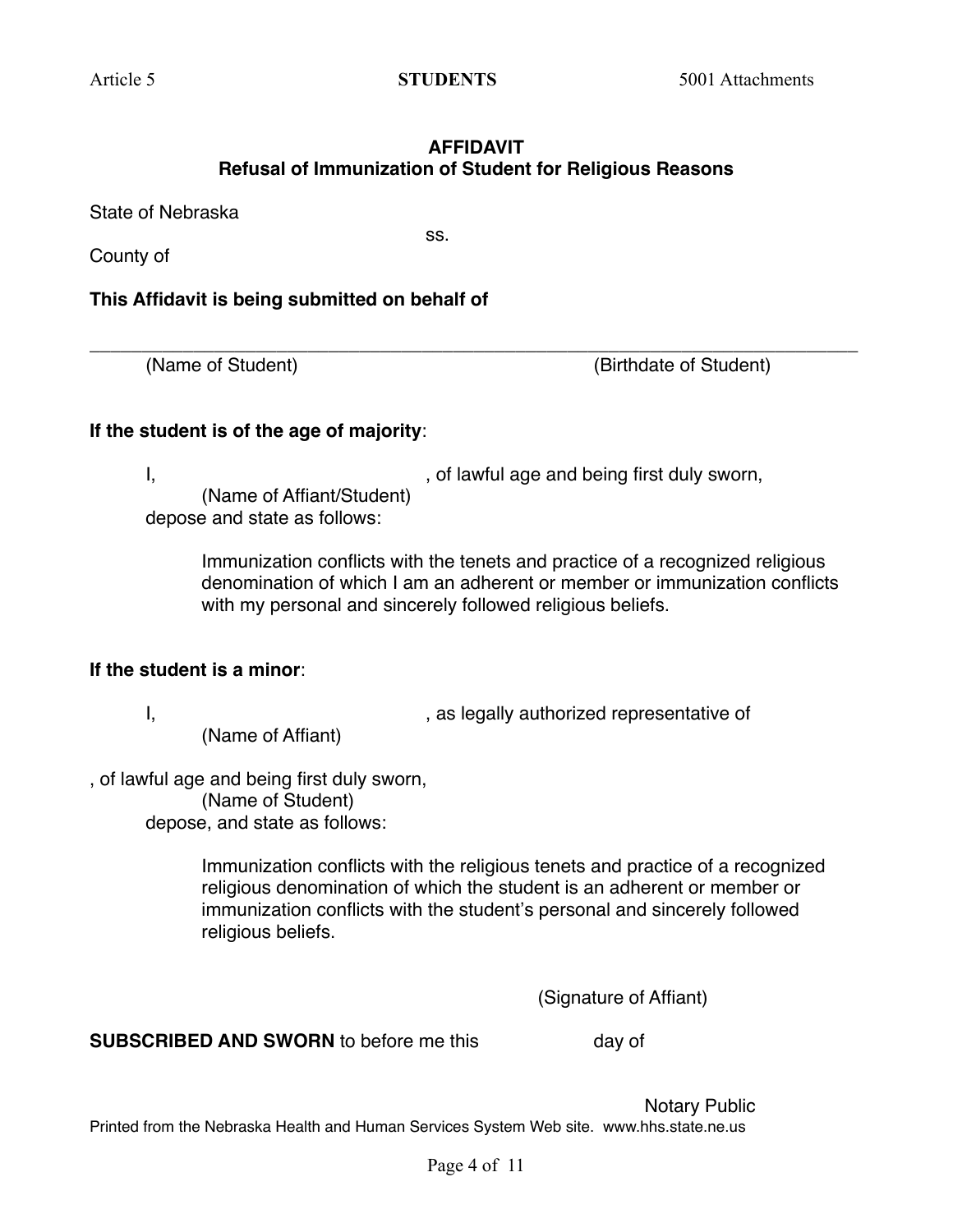## **REFUSAL OF IMMUNIZATION For Medical Reasons**

## **As the physician of:**

|        | Child's Last Name                                                                               | <b>First Name</b> | Age   |  |  |  |
|--------|-------------------------------------------------------------------------------------------------|-------------------|-------|--|--|--|
|        | <b>Birth Date</b>                                                                               | School            | Grade |  |  |  |
| А.     | I have elected to not immunize this student against the following disease(s):<br>(check box*)   |                   |       |  |  |  |
| $\Box$ | Diphtheria                                                                                      |                   |       |  |  |  |
| $\Box$ | <b>Tetanus</b>                                                                                  |                   |       |  |  |  |
| $\Box$ | Pertussis                                                                                       |                   |       |  |  |  |
| $\Box$ | Polio                                                                                           |                   |       |  |  |  |
| $\Box$ | Measles (Rubeola)                                                                               |                   |       |  |  |  |
| $\Box$ | Mumps                                                                                           |                   |       |  |  |  |
| $\Box$ | Rubella (German Measles)                                                                        |                   |       |  |  |  |
| $\Box$ | <b>Hepatitis B</b>                                                                              |                   |       |  |  |  |
| $\Box$ | Varicella (chickenpox)                                                                          |                   |       |  |  |  |
|        | In my opinion, this/these immunization(s) would be injurious to the health and<br>well-being of |                   |       |  |  |  |
| $\Box$ | The student                                                                                     |                   |       |  |  |  |
| □      | A member of the student's household or family                                                   |                   |       |  |  |  |

Signature of Physician **Date** \* Each disease for which a vaccine has not been administered must be checked. Parent / guardian must submit dates of immunization for all other diseases.

\_\_\_\_\_\_\_\_\_\_\_\_\_\_\_\_\_\_\_\_\_\_\_\_\_\_\_\_\_\_\_\_\_\_\_\_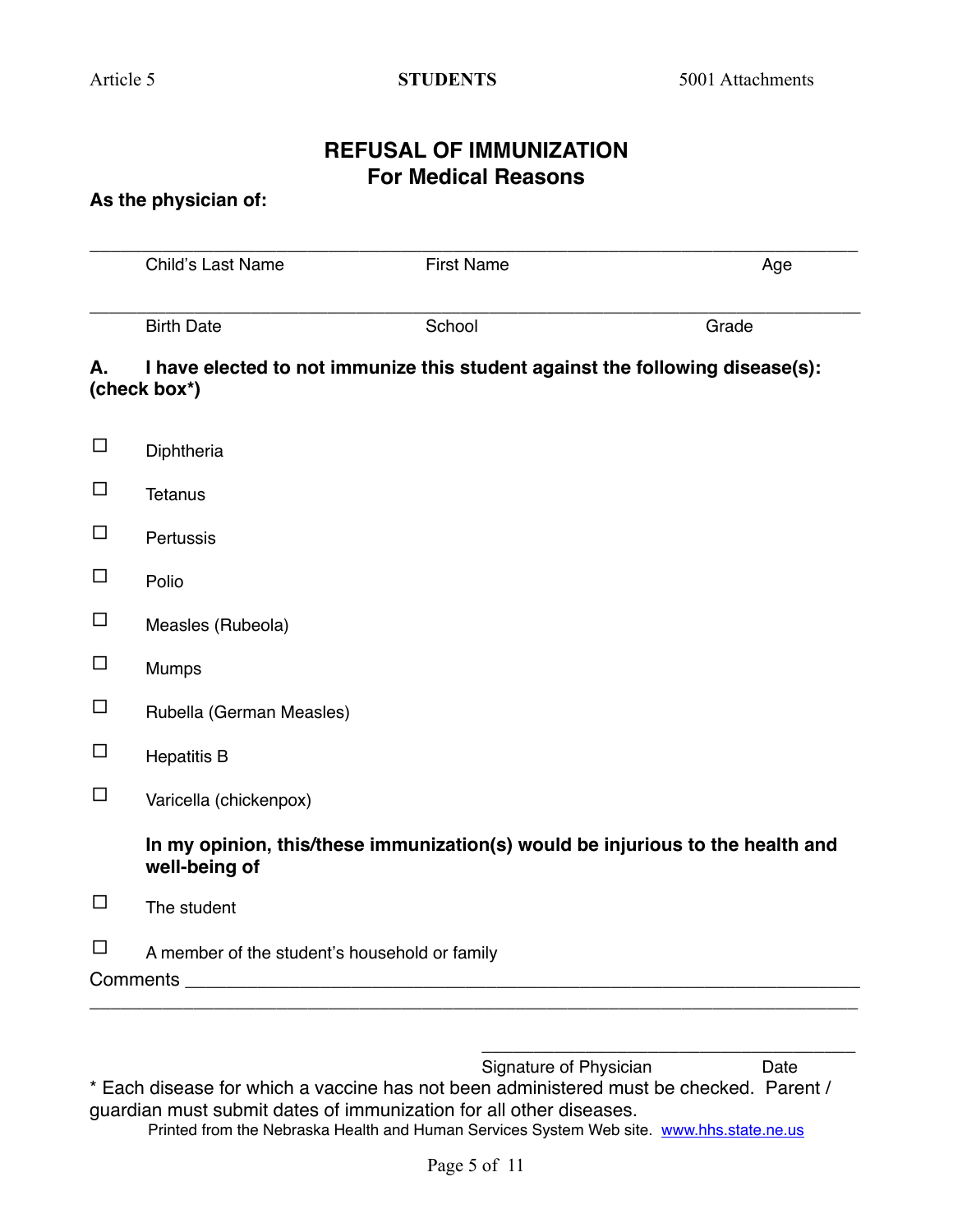# **Documentation of Varicella (Chickenpox) Disease**

(To be filled out by the parent, guardian, or medical provider of the child/student)

\_\_\_\_\_\_\_\_\_\_\_\_\_\_\_\_\_\_\_\_\_\_\_\_\_\_\_\_\_\_\_\_\_\_\_\_\_\_\_\_\_\_\_\_\_\_\_\_\_\_\_\_\_\_\_\_\_\_\_\_\_\_\_

This document is being submitted on behalf of:

(Name of child/student) (Birth date of child/student)

I \_\_\_\_\_\_\_\_\_\_\_\_\_\_\_\_\_\_\_\_\_\_\_\_\_\_\_\_\_\_\_\_\_ verify that the above listed child/student Parent/Guardian/Medical Provider

had the varicella disease in \_\_\_\_\_\_\_\_\_\_\_\_\_ (year).

\_\_\_\_\_\_\_\_\_\_\_\_\_\_\_\_\_\_\_\_\_\_\_\_\_\_\_\_\_\_\_\_\_\_\_\_\_\_\_\_\_\_ (Signature of parent/guardian/medical provider)

Printed from the Nebraska Health and Human Services System Web site. [www.hhs.state.ne.us](http://www.hhs.state.ne.us)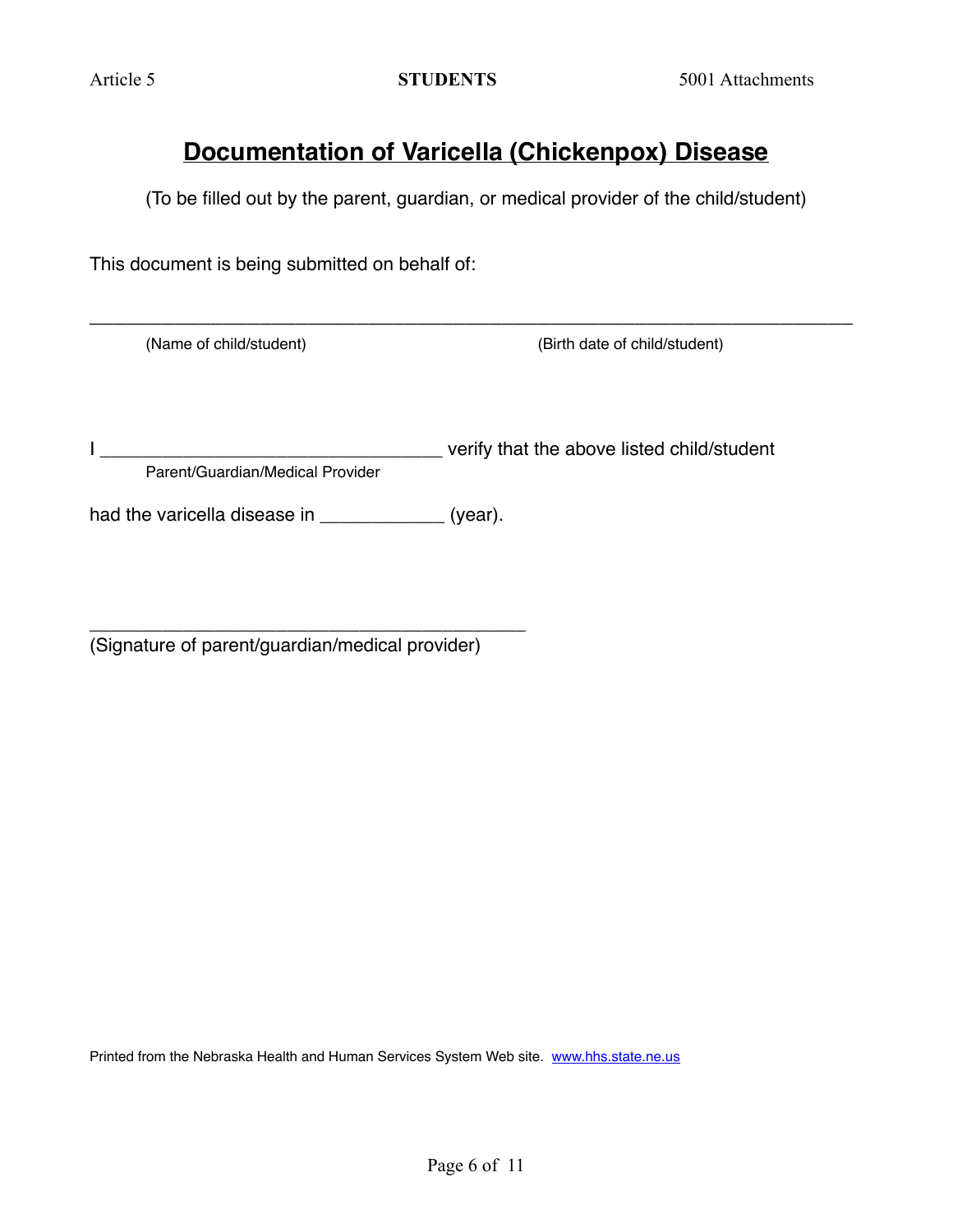## **PARENT OBJECTION TO PHYSICAL EXAMINATION OR VISUAL EVALUATION** *(For School Admission)*

I am the parent or guardian of the following children who are enrolling in the beginner grade or seventh grade in [Name] Public Schools, or who are transferring from out of state into any grade in [Name] Public Schools:

| Child No. 1: |  |
|--------------|--|
| Child No. 2: |  |

I understand that state law requires that the school be provided with: (1) evidence of a physical examination by a physician, physician's assistant, or nurse practitioner and (2) a visual evaluation by a physician, a physician assistant, an advanced practice registered nurse, or an optometrist. The physical examination and visual evaluation is required to be completed within six months prior to the entrance of the child into the beginner grade and the seventh grade or, in the case of a transfer from out of state, to any other grade. The visual evaluation is to consist of testing for amblyopia, strabismus, and internal and external eye health, with testing sufficient to determine visual acuity. No such physical examination or visual evaluation shall be required of any child whose parent or guardian objects in writing.

I hereby object in writing to the:

\_\_\_\_ physical examination visual evaluation (check one or both)

for the above named child(ren). I will not hold [Name] Public Schools responsible for any injury or harm caused by or relating to such refusal to obtain a physical examination of visual evaluation for the above named child(ren).

Dated this \_\_\_\_\_ day of \_\_\_\_\_\_\_\_\_\_\_\_\_\_\_, 20\_\_.

 $\mathcal{L}_\text{max}$  and  $\mathcal{L}_\text{max}$  and  $\mathcal{L}_\text{max}$  and  $\mathcal{L}_\text{max}$ 

Parent or Guardian

*[Legal Reference: Neb. Rev. Stat. sections 79-214(3) and 79-220*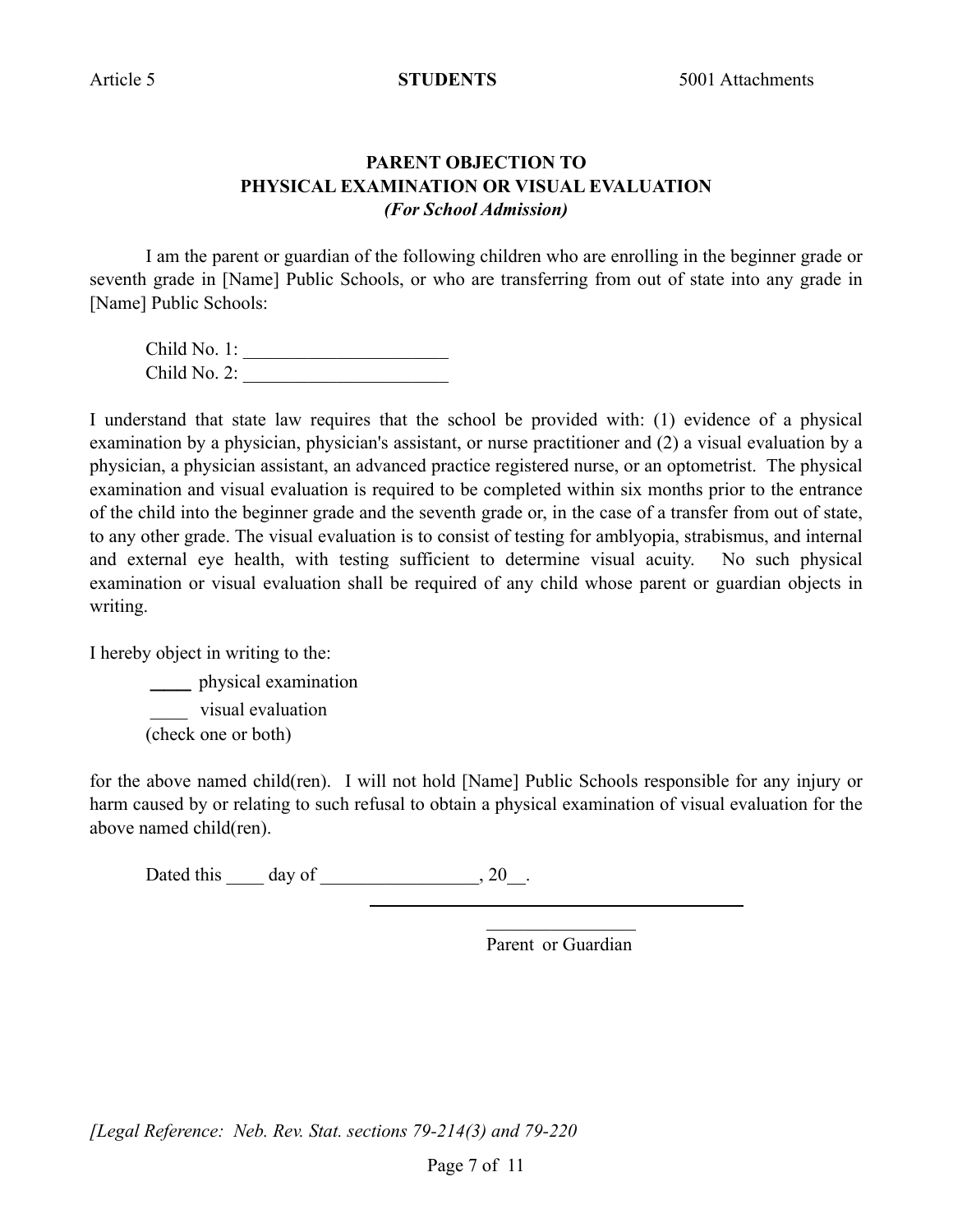

 **Department of Health and Human Services Waiver of Physical Examination/Visual Evaluation Requirement**

School Name (if desired)

*Note to Parent/Guardian: please complete and return to the school health office if you wish to have your child*  waived from these requirements as allowed by Nebraska law. If you have questions, please contact the school *nurse or the school office. Thank you.* 

| As a Parent/Guardian of - Student Name | Student ID# |
|----------------------------------------|-------------|
| School Name                            | Grade       |

I object to the following requirements for school entry as legislated in Nebraska Revised Statutes 79-214 and 79-220.

Check which apply:

- $\Box$  Physical examination by a licensed physician, physician assistant or advance nurse practitioner within six months prior to school entry. *(Applies to: Kindergarten or beginner grade, out of state transfers to any grade, and seventh grade).*
- $\Box$  Visual evaluation by a licensed physician, physician assistant, advanced nurse practitioner, or vision profes sional (optometrist or ophthalmologist) within six months prior to school entry. *(Applies to: Kindergarten or entry grade and out of state transfer to any grade).*

I understand that I may request information to assist me in receiving information about reduced-cost vision examination as required by NRS 79-220.

I understand provisions in the law allow me to waive the requirement for this examination by my signed statement.

| Signature of Parent/Guardian                                                                                    | Date |  |  |  |
|-----------------------------------------------------------------------------------------------------------------|------|--|--|--|
|                                                                                                                 |      |  |  |  |
| the contract of the contract of the contract of the contract of the contract of the contract of the contract of |      |  |  |  |
|                                                                                                                 |      |  |  |  |
|                                                                                                                 |      |  |  |  |
|                                                                                                                 |      |  |  |  |
|                                                                                                                 |      |  |  |  |
|                                                                                                                 |      |  |  |  |
|                                                                                                                 |      |  |  |  |
|                                                                                                                 |      |  |  |  |
|                                                                                                                 |      |  |  |  |
|                                                                                                                 |      |  |  |  |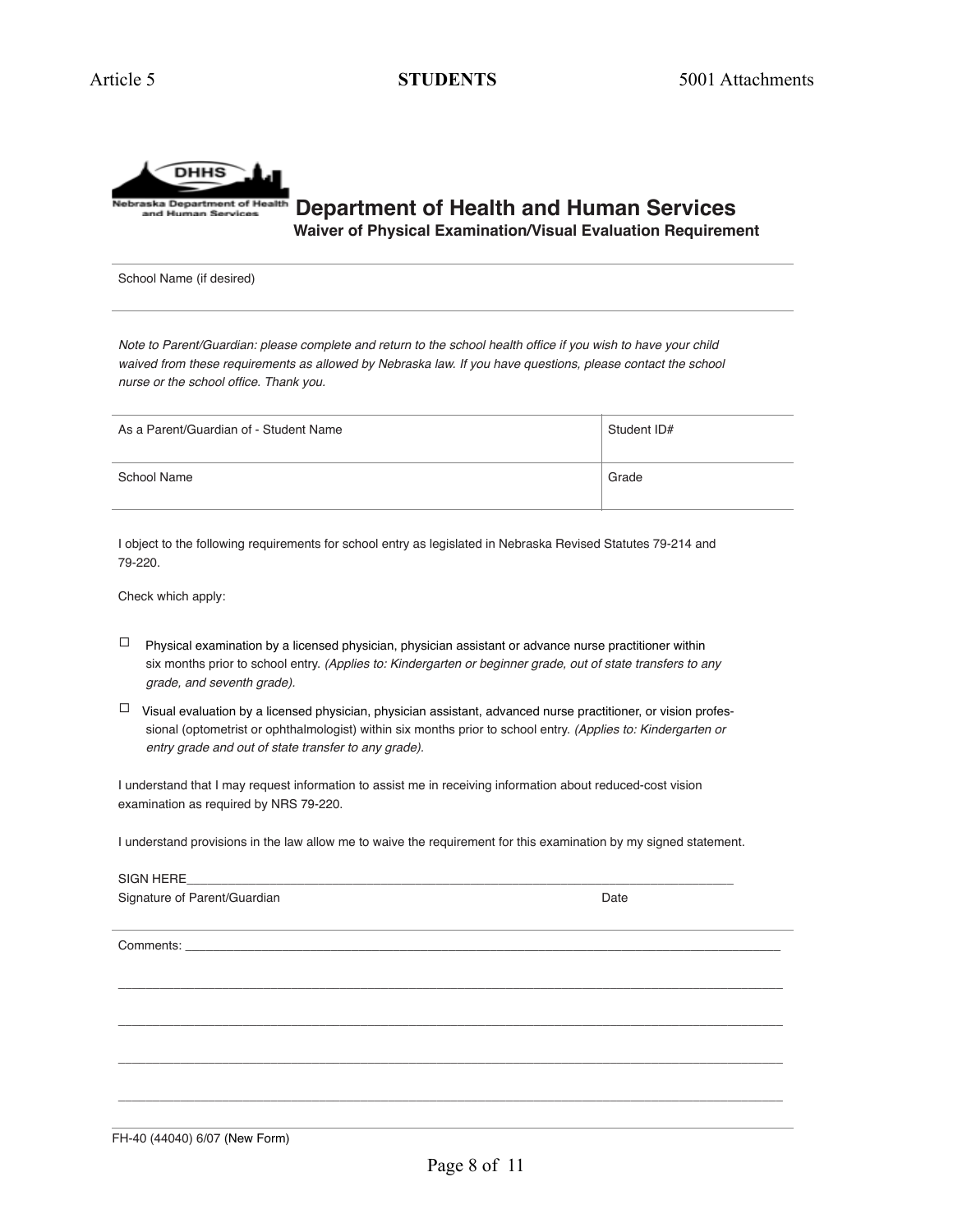| <b>Student Age Group</b>                                                                                                                                                  | <b>Required Vaccines</b>                                                                                                                                                                                                                                                                                                                                                                                                                                                                                                                                                                                                                                                                                   |
|---------------------------------------------------------------------------------------------------------------------------------------------------------------------------|------------------------------------------------------------------------------------------------------------------------------------------------------------------------------------------------------------------------------------------------------------------------------------------------------------------------------------------------------------------------------------------------------------------------------------------------------------------------------------------------------------------------------------------------------------------------------------------------------------------------------------------------------------------------------------------------------------|
| Ages 2 through 5 years<br>enrolled in a school based<br>program not licensed as a<br>child care provider                                                                  | 4 doses of DTaP, DTP, or DT vaccine,<br>3 doses of Polio vaccine,<br>3 doses of Hib vaccine or 1 dose of Hib given at or after<br>15 months of age, *Hib not required after child reaches 5<br>yrs. of age<br>3 doses of pediatric Hepatitis B vaccine,<br>1 dose of MMR or MMRV given on or after 12 months of<br>age,<br>1 dose of varicella (chickenpox) or MMRV given on or<br>after 12 months of age. Written documentation (including<br>year) of varicella disease from parent, guardian, or health<br>care provider will be accepted.<br>4 doses of pneumococcal or 1 dose of pneumococcal<br>given on or after 15 months of age. *Pneumococcal not<br>required after child reaches 5 yrs. of age. |
| <b>Students from Kindergarten</b><br>through 12 <sup>th</sup> Grade, including<br>all transfer students from<br>outside the State of Nebraska<br>and any foreign students | 3 doses of DTaP, DTP, DT, or Td vaccine, one given on or<br>after the 4 <sup>th</sup> birthday,<br>3 doses of Polio vaccine,<br>3 doses of pediatric Hepatitis B vaccine or 2 doses of<br>adolescent vaccine if student is 11-15 years of age.<br>2 doses of MMR or MMRV vaccine, given on or after 12<br>months of age and separated by at least one month,<br>2 doses of varicella (chickenpox) or MMRV given on or<br>after 12 months of age. Written documentation (including<br>year) of varicella disease from parent, guardian, or health<br>care provider will be accepted. If the child has had<br>varicella disease, they do not need any varicella shots.                                       |
| Additionally, for 7th Grade<br>Only                                                                                                                                       | 1 dose of Tdap (must contain Pertussis booster)                                                                                                                                                                                                                                                                                                                                                                                                                                                                                                                                                                                                                                                            |

## **Summary of the School Immunization Rules and Regulations For 2015-2016 School Year**

Source: Nebraska Immunization Program, Nebraska Department of Health and Human Services, 2011. For additional information, call 402-471-6423.

The School Rules & Regulations are available on the internet:<http://www.hhs.state.ne.us/reg/t173.htm> (Title 173: Control of Communicable Diseases - Chapter 3; revised and implemented 2011) **Updated 2/2014**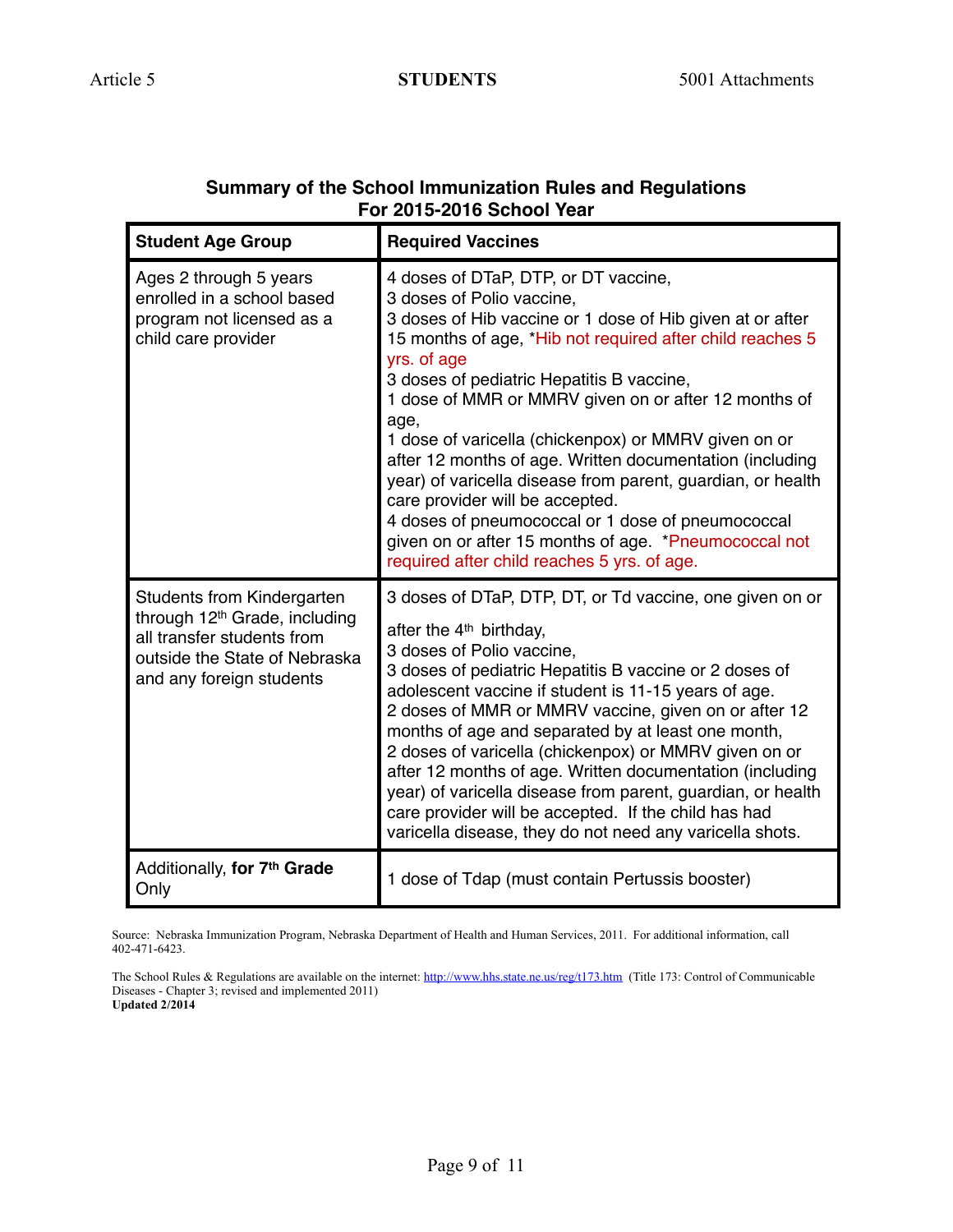## **AFFIDAVIT** *(For Child to Enroll Early in Kindergarten)*

The undersigned, being first duly sworn, states upon oath as follows:

I am the parent or guardian of \_\_\_\_\_\_\_\_\_\_\_\_\_\_\_\_\_\_\_\_\_\_\_ (Child's name). The Child's date of birth is \_\_\_\_\_\_\_\_\_\_. The Child will reach the age of five years on or after August 1 and on or before October 15 of the current school year.

I elect to enroll the Child this school year and hereby affirm (check or initial appropriate provision for early enrollment):

\_\_\_\_ the Child attended kindergarten in another jurisdiction in the current school year; or

the family anticipates relocation to another jurisdiction that would allow admission within the current year; or

\_\_\_\_ the Child is capable of carrying the work of kindergarten which can be demonstrated through a recognized assessment procedure approved by the board.

 $\mathcal{L}_\text{max}$  and the contract of the contract of the contract of the contract of the contract of the contract of the contract of the contract of the contract of the contract of the contract of the contract of the contrac

**IN WITNESS WHEREOF**, this affidavit is signed and acknowledged this day of  $, 2015.$ 

Parent or Guardian

**STATE OF NEBRASKA ) ) ss.**

**COUNTY OF \_\_\_\_\_\_\_\_\_\_\_\_\_\_\_\_ )**

The foregoing instrument was acknowledged before me this day of  $, 2015$  by

 $\mathcal{L}_\text{max}$  and the contract of the contract of the contract of the contract of the contract of the contract of

Notary Public